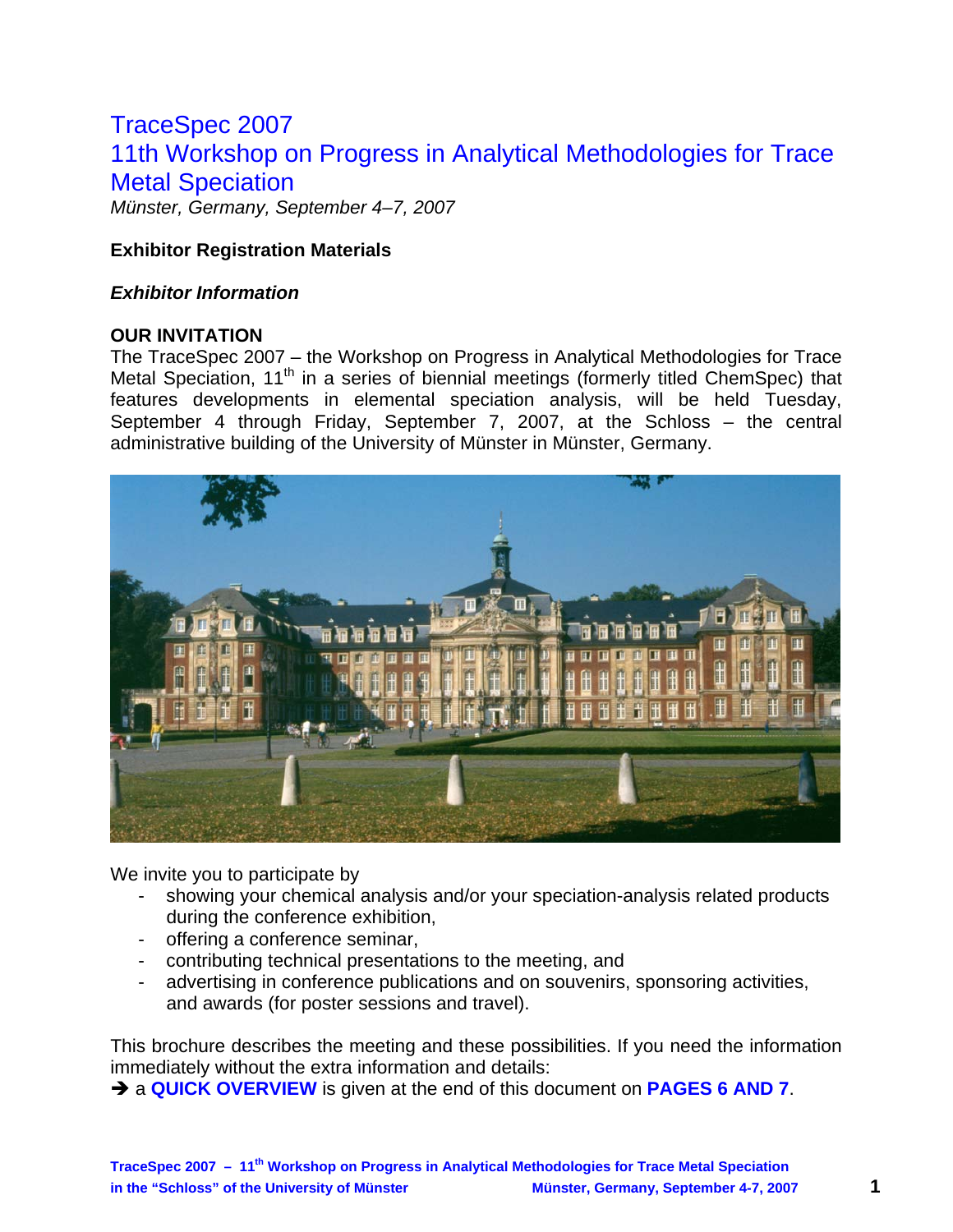The **TraceSpec 2007** is organized and sponsored conjointly by the University of Münster, chair for Analytical Chemistry (Prof. U. Karst), the European Virtual Institute for Speciation Analysis EVISA (Dr. M. Sperling), and the International Association of Environmental Analytical Chemistry IAEAC (Prof. D. Klockow).

#### **History of the Speciation Workshop**

The IAEAC has organized, since 1983, a series of workshops related to Trace Metal Speciation (see table). To date, ten meetings of this type were held throughout Europe and in Canada. Although the scientific scope of these workshops slightly changed over the years, the major emphasis has primarily been on environmental process and effect studies rather than on analytical methodologies for metal speciation. Starting in 2000, with the eighth meeting of the series, analytical chemistry was made the focal point of the workshop as indicated by the change of its title into *"Progress in Analytical Methodologies for Trace Metal Speciation"*. It is expected that this is an adequate approach to accept the challenges associated with studying the behaviour of trace metals in the environment and their interaction with biota.

The 11th Workshop to be held in Münster/Germany in September 2007 is also following this concept and presents the most recent research results in the field of speciation analysis as well as future strategies suited to face future challenges.

*Chronology of Trace Metal Speciation Workshops:* 

| 1983 | 1 <sup>st</sup> Workshop: Carcinogenic and /or Mutagenic Metal Compounds     |
|------|------------------------------------------------------------------------------|
|      | (Environmental Chemistry, Analytics, Biological Effects), Geneva/Switzerland |

- 1986 2<sup>nd</sup> Workshop : Carcinogenic and/or Mutagenic Metal Compounds, Villars-sur-Ollon/Switzerland
- 1988 3<sup>rd</sup> Workshop: Toxic Metal Compounds (Interrelation between Chemistry and Biology), Follonica/Italy
- 1991 4<sup>th</sup> Workshop: Toxic Metal Compounds (Interrelation between Chemistry and Biology), Les Diablerets/Switzerland
- 1994 5<sup>th</sup> Workshop: Metals and Genetics, Toronto/Canada
- 1995 6<sup>th</sup> Workshop: Metal Compounds in Environment and Life, Jülich/Germany
- 1997 7<sup>th</sup> Workshop: Metal Compounds in Environment and Life, Modena/ Italy
- 2000 8<sup>th</sup> Workshop: Progress in Analytical Methodologies in Trace Metal Speciation, Lisbon/Portugal (part of EUROANALYSIS XI)
- 2002 9<sup>th</sup> Workshop: Progress in Analytical Methodologies in Trace Metal Speciation, Dortmund/Germany (part of EUROANALYSIS XII)
- 2005 10<sup>th</sup> Workshop: Progress in Analytical Methodologies in Trace Metal Speciation, Luxembourg/Luxembourg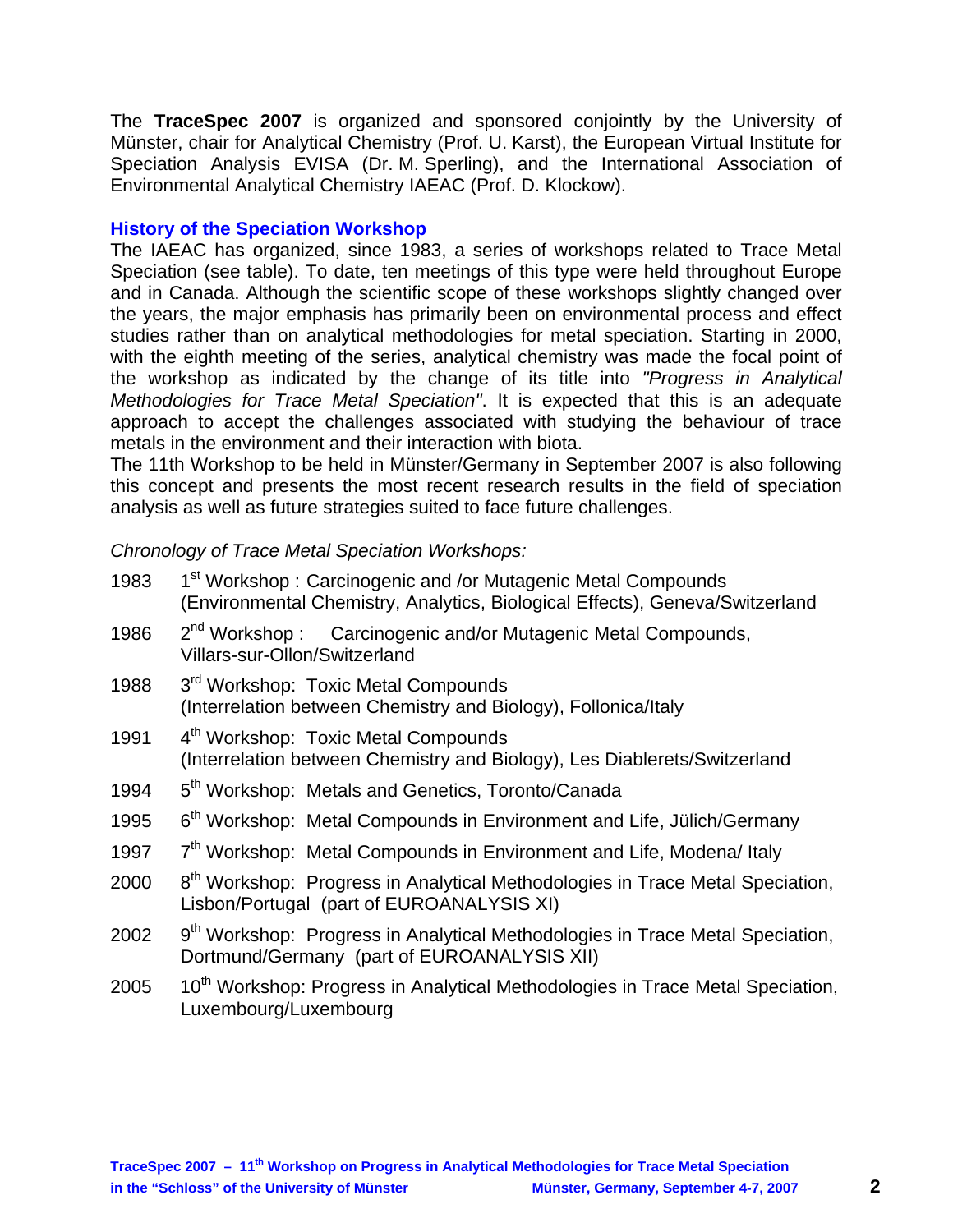#### **The Workshop Venue**

The TraceSpec 2007 will take place in the main administrative building of the University of Münster, the so called "Schloss" (Palace) (see picture on the first page). The Building is directly adjacent to the Botanical Garden but also in walking distance to the historical city of Münster.



Beside a virtual sightseeing tour all kind of helpful and interesting information is available on the internet site of Münster at [http://www.muenster.de](http://www.muenster.de/) 

In Münster you will find everything you can wish for during an exciting short stay: A city with plenty of history as well as shopping opportunities and green spaces for cycling, inline skating or golfing. And not least, a unique supply of activities to enjoy art and culture alongside other pleasures. By the

way, the city has been awarded the title of "World's Most Liveable City" (LivCom Award 2004, category: 250,000 to 700,000 inhabitants).

## *Instrument Exhibition and Sponsoring Information*

There are numerous opportunities for your company to participate in TraceSpec 2007 at a level appropriate to your budget. Each of these is described briefly here. Additional details are available upon request.

#### **ADVERTISE IN THE CONFERENCE PROGRAM/ABSTRACT BOOK**

A small and handy booklet is published for the conference containing the program for distribution to all participants. Half- and full-page advertising space is available. Exhibitor materials can also be included separately in the registration package at the same rate as advertising in the program book. The insertion rate is 200  $\epsilon$  per half page and 300  $\epsilon$ per full page.

#### **INSTRUMENT EXHIBITION**

The three-day exhibition will open on Tuesday evening, September 4, with the Opening Reception in the exhibition area (the foyer of the Schloss). Analytical instrumentation and chemicals, glassware, publications, and software supporting (speciation) analysis will be displayed. Typically, new speciation analytical instrumentation and tools are previewed there. Provision for exhibit move-in and set up between 09:00 h and 17:00 h will be made with the local organizers. Standard 2 x 3-meter booth space will be available in the exceptional exhibit area in the foyer of the Schloss. To accommodate exhibitors and optimize contact with conferees, the exhibition will be open daily from 09:00 h to 18:00 h. Afternoon poster sessions and two refreshment breaks also will be held in the exhibition area. The exhibition closes at 17:00 h on Friday, September 7, with dismantling and move-out beginning Friday evening after 17:30 h.

Please use the enclosed exhibition reservation form (see end of this document) to indicate your participation and your choice regarding the offered sponsoring and advertisement opportunities.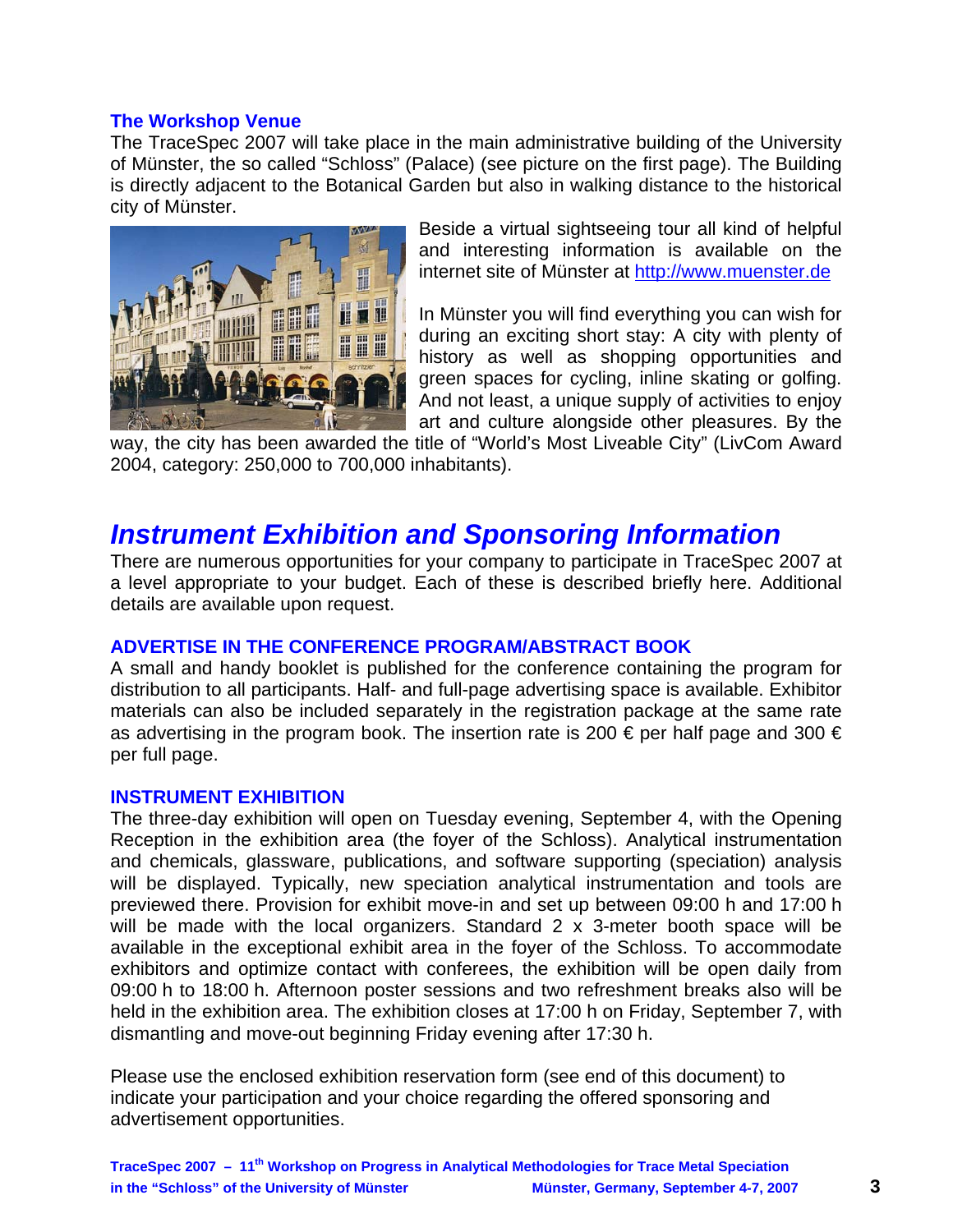#### Purchase conference exhibition booth space

Booth space in the exhibition is available for 1000  $\epsilon$  for each 2 x 3 meter booth, 1200  $\epsilon$ for each 2 x 4 meter booth, 1.400  $\epsilon$  for each 2 x 5 meter booth, and 1500  $\epsilon$  for each 2 x 6 meter booth (each booth incl. two workshop tickets for exhibitors). Early registration is highly recommended. Specific booth selection is provided on a first come basis, and two complimentary exhibitor/conference registrations will be offered for each booth. Tables, chairs, and electrical services can be provided by the local organizers.

#### **THE OPPORTUNITIES FOR SPONSORS: Meeting Breaks, Social Events**

#### (a, b) Sponsor daily refreshment breaks at the conference

A sponsored "Good Morning" (a) and afternoon (b) coffee service will be provided daily to registered conferees for 750  $\epsilon$  and 900  $\epsilon$ , respectively. Sponsors of these amenities will be acknowledged by a large sign at the break sites and in the conference program. Breaks will occur in the exhibition in the foyer of the Schloss. Sponsoring these breaks can provide a particular emphasis appropriate to your products.

#### (c) Sponsor daily lunch breaks at the conference

A sponsored lunch break will be provided daily to registered conferees for 1900  $\epsilon$ . Sponsors will be acknowledged by a large sign at the break sites and in the conference program. Lunch breaks will occur in the foyer of the Schloss. As a Lunch-Break Sponsor you will focus the interest of most of the conference participants to your company's products.

#### (d) Tuesday evening exhibition and conference Opening Reception

The exhibition and the conference will open on Tuesday evening, September 4, with an Opening Reception in the foyer of the Schloss from 18:30 h to 22:30 h. This event gives exhibitors already a first opportunity to show their products and meet participants. Sponsoring the Opening Reception is available for 1000  $\epsilon$  – 2000  $\epsilon$  and sponsors will be acknowledged by a large sign at the reception and in the conference documents.

#### (e) Sponsor the Conference Dinner

The Conference dinner will be held Wednesday evening. An exceptional historical location will be the venue of the Conference Dinner: The "Mühlenhof" museum of Münster giving an impression of historical buildings, culture and daily living several hundred years ago in the Münsterland. For 4300 € sponsors can take advantage of this advertisement opportunity and will be acknowledged by a large sign at the reception and in the conference documents. The Conference Dinner Sponsor is invited to arrange a creative surrounding program pointing to the usefulness of his (speciation) analytical products.

#### (f) Sponsor the Conference Barbecue

The Conference Barbecue will be held Thursday evening. For 3500 € sponsors can take advantage of this advertisement opportunity and will be acknowledged by a large sign at the reception and in the conference documents. The Conference Barbecue Sponsor is invited to arrange a creative surrounding program pointing to the usefulness of his (speciation) analytical products.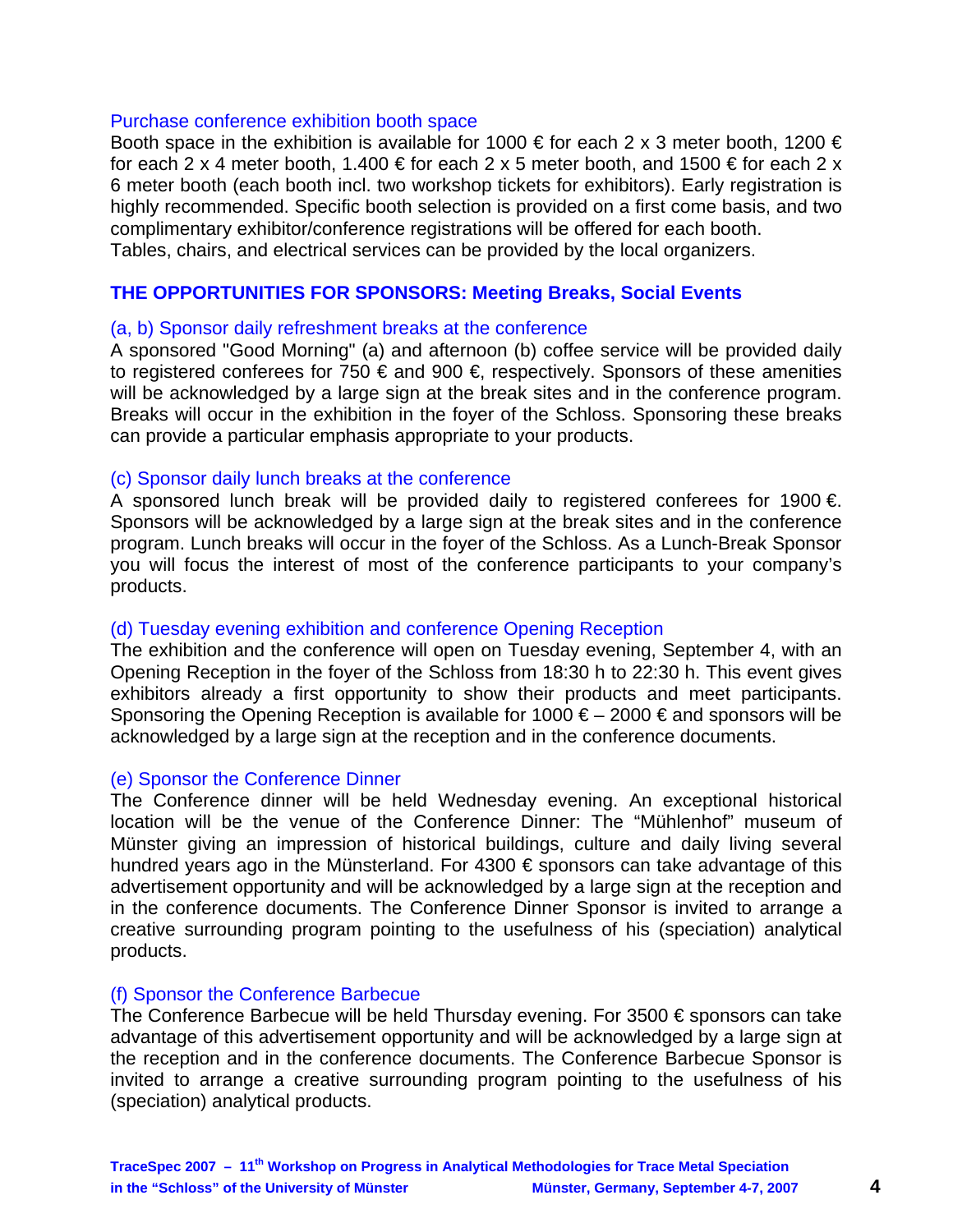#### CONFERENCE SPONSORSHIP

#### (a) Preconference Exhibitor's Seminars

An opportunity to maximize contact with established and potential customers is featured at TraceSpec 2007. On Tuesday afternoon, 15:00 h through 18:00 h, September 4, we offer the opportunity to present a three-hours seminar, training/education program, or user's meeting. For an inclusive fee of 500  $\epsilon$  we shall provide room, training facilities (excluding computer and projectors), publicity, program listing, and abstracts in our seminar announcements and program. This program will be free to participants, although registration will be required, and you and your colleagues will establish the seminar or training content. For example, new or advanced customer training, product introduction and/or demonstrations, product line descriptions, or user-group meetings and discussions are appropriate subjects.

#### (b) Poster prices

Three poster prices can be sponsored:

| 1 <sup>st</sup> price: | 500 €, |
|------------------------|--------|
| $2nd$ price:           | 300 €, |
| 3 <sup>rd</sup> price: | 200 €  |

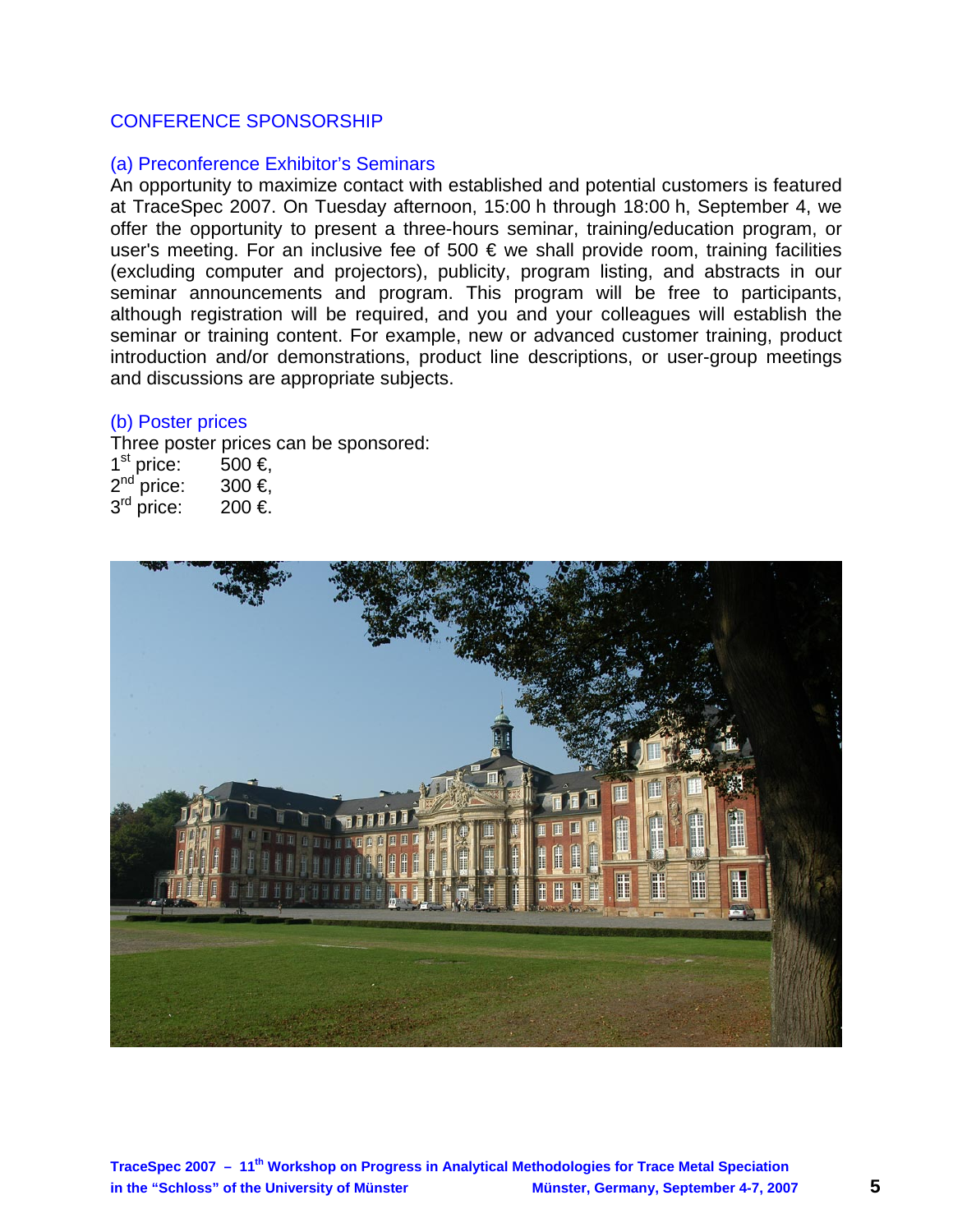## QUICK OVERVIEW: Pricing Schedule

#### **Advertising**

Program Booklet (DIN A5): (a) half page advertisement: 200  $\epsilon$ , (b) full page:  $300 \in \mathcal{E}$ ,

#### **Exhibition**

Exhibition booth space (incl. two exhibitor tickets):

- (a) 1000 € for 6 m<sup>2</sup>,
- (b) 1200 € for 8 m<sup>2</sup>,
- (c) 1400 € for 10 m<sup>2</sup> ,
- (d) 1500 € for 12 m<sup>2</sup>.

#### Meeting Breaks, Social Events

- (a) "Good Morning" coffee: 750  $\epsilon$  each (three times during the whole conference),
- (b) Afternoon coffee incl. 1 peace of cake: 900  $\epsilon$  each (two times during the whole conference),
- (c) Lunch: 1900  $\epsilon$  (two times during the whole conference),
- (d) Tuesday evening Opening Reception:  $1000 \epsilon 2000 \epsilon$  (depending on the individual wishes of the sponsors),
- (e) Conference Dinner on Wednesday evening in the historical "Mühlenhof": 4300 €,
- (f) Conference Barbecue on Thursday evening in the "Schlossgarten": 3500  $\epsilon$ .

#### Conference Sponsorship

- (a) Preconference Exhibitor's Seminars:  $500 \in (Tuesday$  afternoon: 15:00 h 18:00 h),
- (b) Poster prizes: 1. Prize: 500 €, 2. Prize: 300 €, 3. Prize: 200 €.

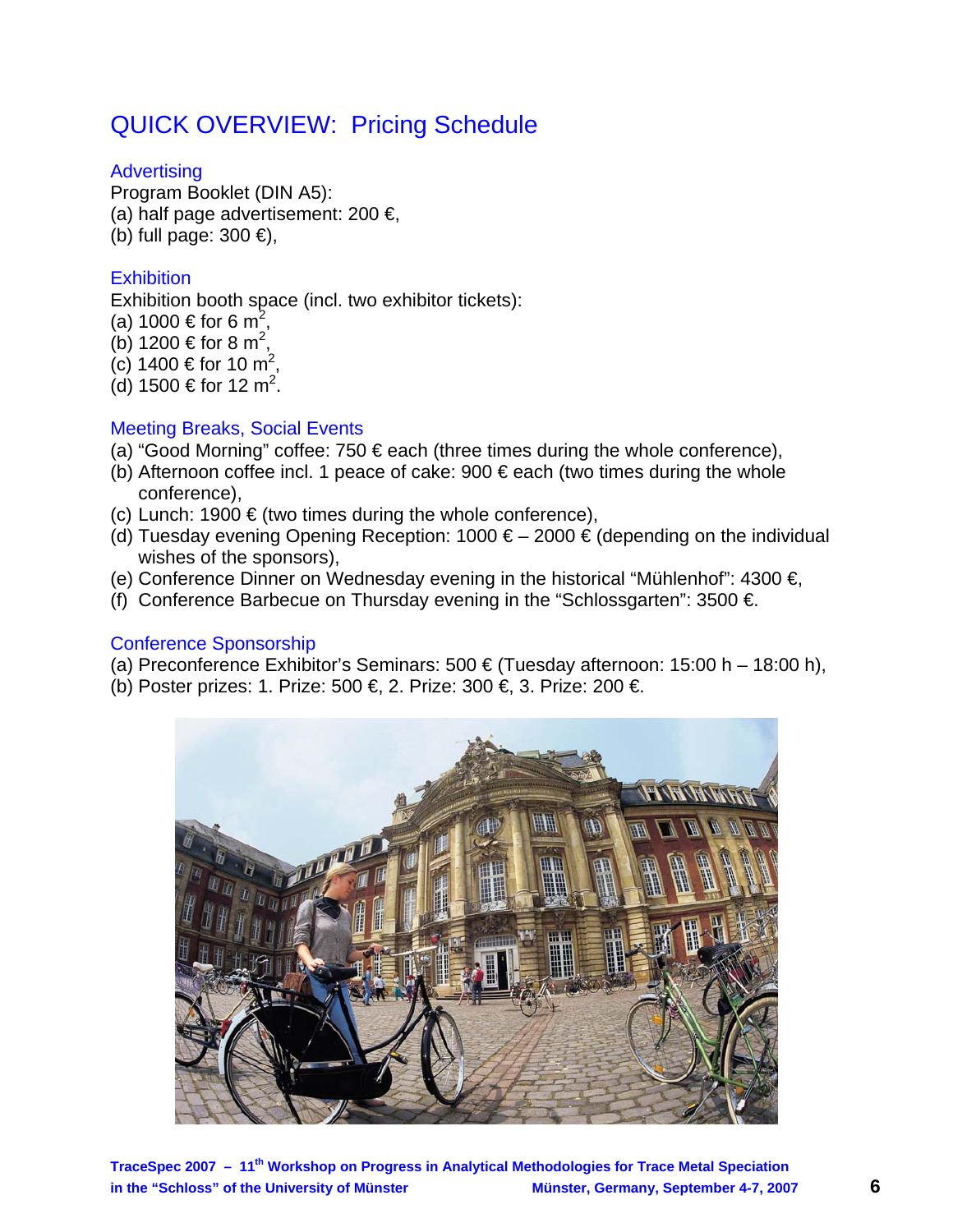### PACKAGES FOR SPONSORS

#### 9 **Platinum Sponsor Euro 3000 (plus VAT)**

- $\circ$  8 m<sup>2</sup> standard equipped exhibition booth
- o 2 workshop tickets
- o 2 "Good Morning" or afternoon Coffee breaks
- o 1<sup>st</sup> Poster Prize Sponsorship
- o 1/1 page ad in conference program
- o Listed and named as Platinum sponsor before all sessions
- o Own flyer or brochure on registration desk and during breaks

### 9 **Gold Sponsor Euro 2000 (plus VAT)**

- $\circ$  8 m<sup>2</sup> standard equipped exhibition booth
- o 2 workshop ticket
- o 1 "Good Morning" or afternoon Coffee break
- o 2<sup>nd</sup> Poster Prize Sponsorship
- o 1/2 page ad in conference program
- o Listed and named as Gold sponsor before all sessions
- o Own flyer or brochure on registration desk and during breaks

- o 1 workshop ticket
- o 1 "Good Morning" or afternoon Coffee break
- o 3<sup>rd</sup> Poster Prize Sponsorship
- o 1/2 page ad in conference program
- o Listed and named as Silver sponsor within all publications

#### 9 **Member of Pool of Local Sponsors Euro 500 (plus VAT)**

- o 1 congress ticket
- o Listed and named as local sponsor in press release
- o Display presenting all local sponsors present at workshop and during the conference dinner and barbecue

#### 9 **Silver Sponsor Euro 1200 (plus VAT)**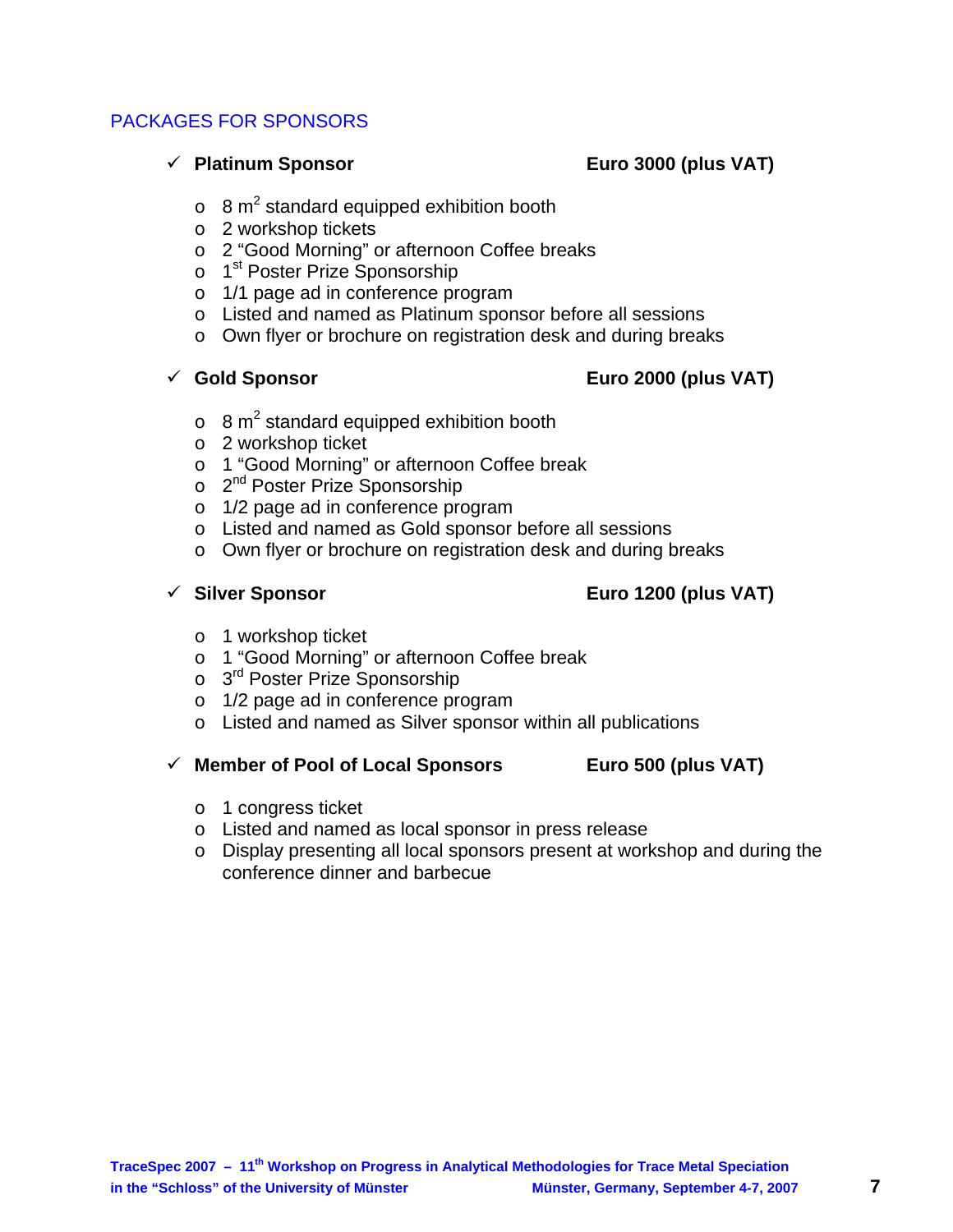





**September, 4-7, 2007**

# **Exhibitor Registration Form TraceSpec 2007**

Universität Münster Institut für Anorganische und Analytische Chemie AK Prof. Dr. U. Karst Corrensstraße 30

D-48149 Münster, Germany

#### **Fax: +49 (0)251 833 6013**  E-mail: TraceSpec2007@speciation.net

## **Application as Exhibitor**

| E-Mail: |  |
|---------|--|

## **Offered advertising and sponsoring opportunities** (please chose)**:**

#### **Exhibitor's special packages:**

| <b>Platinum Sponsor:</b>                 | Euro 3000 (plus VAT) |
|------------------------------------------|----------------------|
| <b>Gold Sponsor:</b>                     | Euro 2000 (plus VAT) |
| <b>Silver Sponsor:</b>                   | Euro 1200 (plus VAT) |
| <b>Member of Pool of Local Sponsors:</b> | Euro 500 (plus VAT)  |